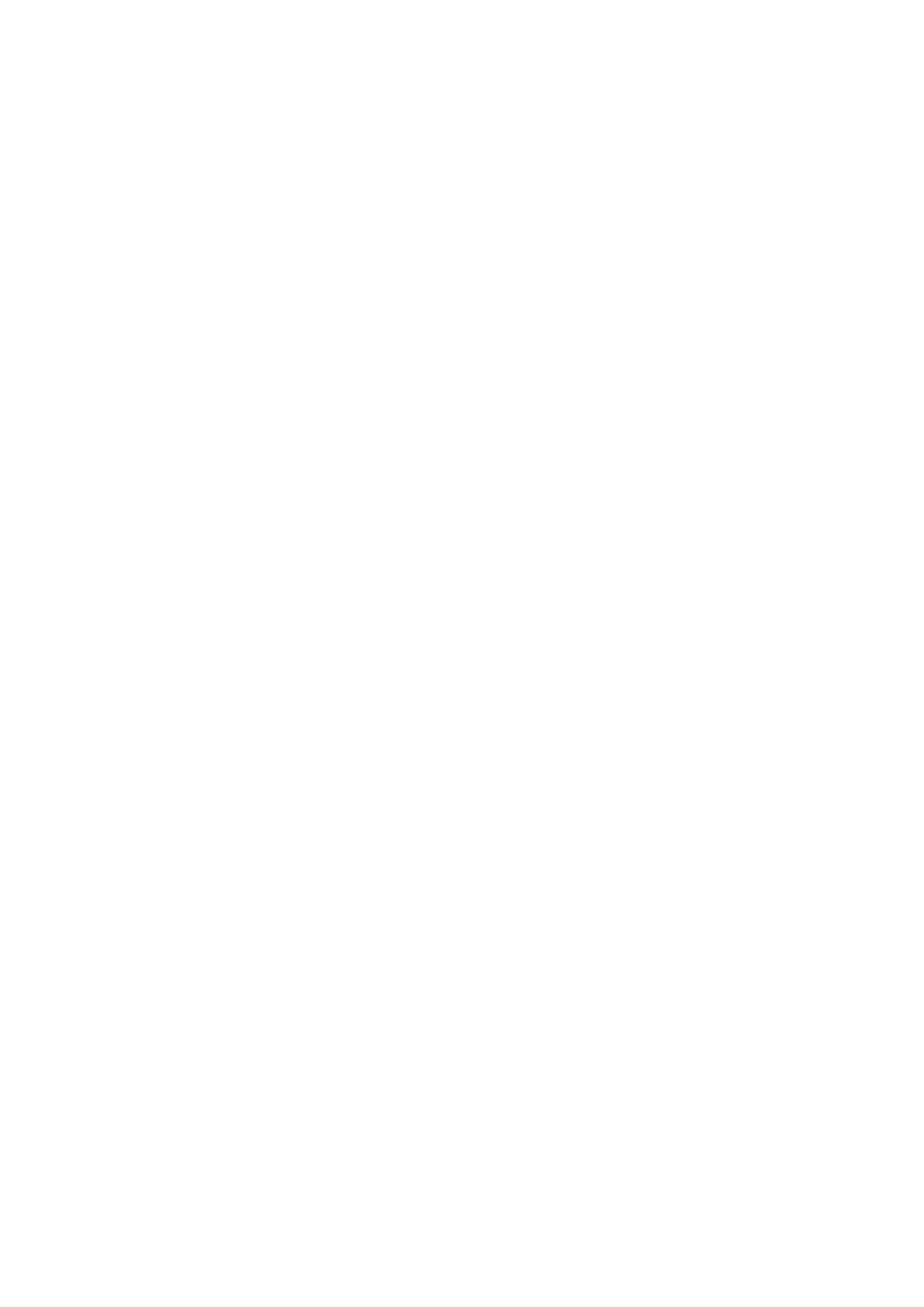## **Contents**

If you require this document in an alternative format, such as large print, please email [is.skills@ed.ac.uk.](mailto:is.skills@ed.ac.uk)

Copyright © IS 2014

Permission is granted to any individual or institution to use, copy or redistribute this document whole or in part, so long as it is not sold for profit and provided that the above copyright notice and this permission notice appear in all copies.

Where any part of this document is included in another document, due acknowledgement is required.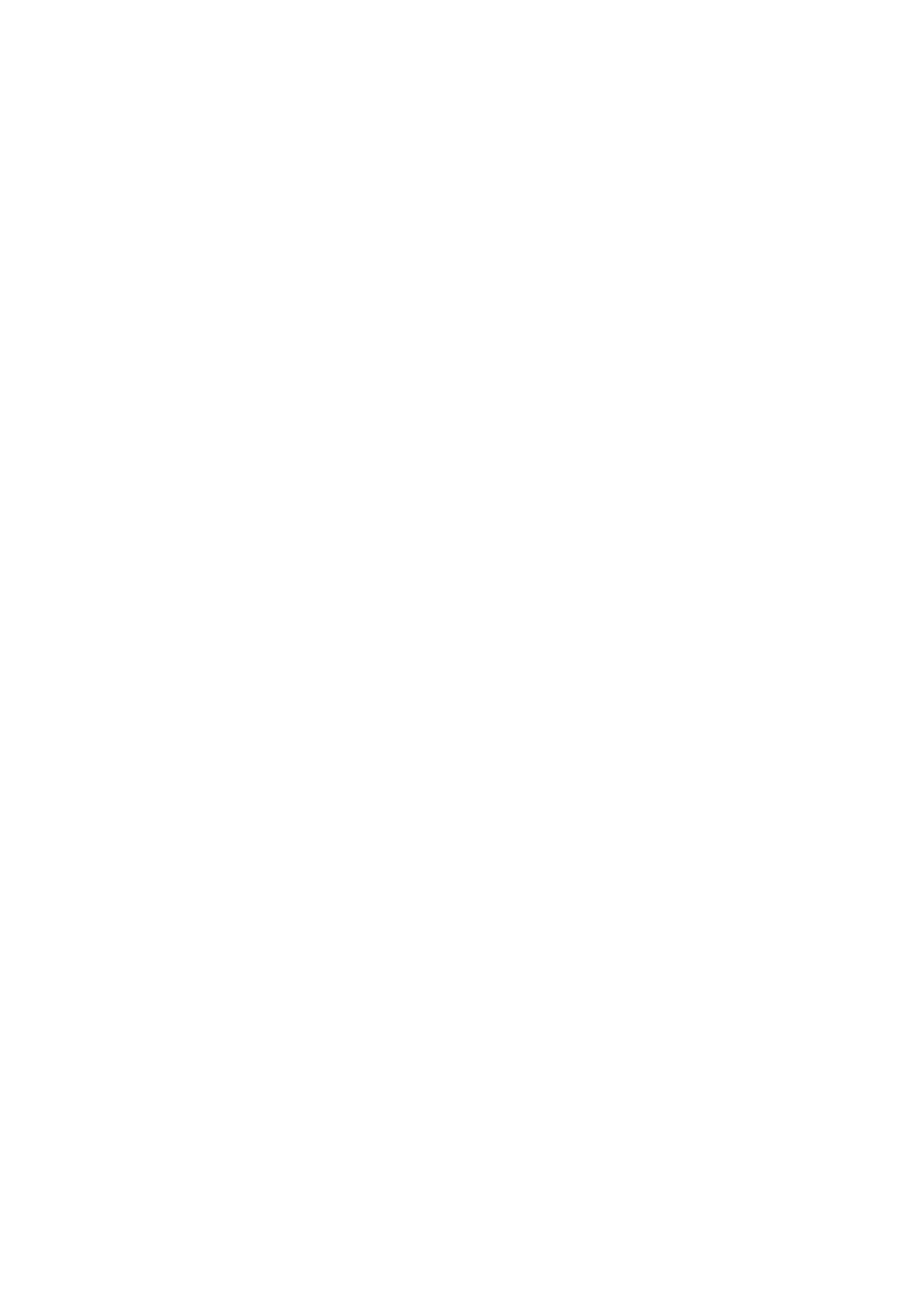When creating your blog, WordPress will automatically set your privacy settings to limit the blog to specific users. Find out how to alter them below.

## **1. How do I change my privacy settings?**

1) Log into your blog via EASE, from [https://blogs.ed.ac.uk.](https://blogs.ed.ac.uk/)

2) Browse down to **Settings** and hover over it. A menu will appear to right: click on **Reading**.

3) A **Reading Settings** page will appear. The bottom section is **Site Visibility**. There, you can select who has access to your blog and whether search engines can promote it.

| <b>B</b> Dashboard                                   | <b>Reading Settings</b>                                               |                                                                                                                                                                                                                                                                                  |   |
|------------------------------------------------------|-----------------------------------------------------------------------|----------------------------------------------------------------------------------------------------------------------------------------------------------------------------------------------------------------------------------------------------------------------------------|---|
| Posts                                                |                                                                       | You just uploaded an image. Was it a Creative Commons image that you would like to add an image credit to? Head to the Media Library to add it.                                                                                                                                  | ۰ |
| 91 Media<br>Pages                                    | Your homepage displays                                                | · Your latest posts                                                                                                                                                                                                                                                              |   |
| Comments                                             |                                                                       | A static page (select below)                                                                                                                                                                                                                                                     |   |
| Appearance                                           |                                                                       | Homepage: - Select - *                                                                                                                                                                                                                                                           |   |
| <b>C</b> Plugins<br>Users س                          |                                                                       | Posts page: - Select - *                                                                                                                                                                                                                                                         |   |
| Tools<br><b>ER</b> Settings                          | <b>Blog pages show at most</b>                                        | 10<br>posts                                                                                                                                                                                                                                                                      |   |
| General<br>Writing<br>Reading                        | Syndication feeds show the<br>most recent                             | 10<br>items                                                                                                                                                                                                                                                                      |   |
| <b>Discussion</b>                                    | For each article in a feed, show                                      | · Full text                                                                                                                                                                                                                                                                      |   |
| Media<br><b>Permalinks</b>                           |                                                                       | Summary                                                                                                                                                                                                                                                                          |   |
| <b>Cookies for Comments</b><br>OpenAttribute Options | <b>Site Visibility</b>                                                | Public - make this blog visible to everyone<br>Public - make this blog visible to everyone, but discourage search engines from indexing this blog                                                                                                                                |   |
| C Site Category<br>Collapse menu                     |                                                                       | EASE protected - limit this blog to members of the University community, requiring them to log in with EASE<br>EASE protected - limit this blog to members of the Academic Blogging Service, requiring them to log in with EASE and to be a<br>registered member on the service. |   |
|                                                      |                                                                       | . Private - limit this blog to specific users. You can add or remove users on the All Users page. This is the default setting<br>Private - limit this blog only to administrator-level users on this blog. You can control who are administrators on the All Users page          |   |
|                                                      | Save Changes                                                          |                                                                                                                                                                                                                                                                                  |   |
|                                                      | by DLAM Applications Development Team at the University of Edinburgh. | Thank you for creating with WordPress. Academic Blogging Service by DLAM Applications Development Team. Get help and support using the service (Ink opens in new tab) EdGEL theme                                                                                                |   |

4) If you click on either of the first 2 options, you are allowing any user of the internet to access your blog. However, discouraging search engines from indexing this site [option 2] will maintain public access to your blog while making it less likely to be listed on search engines.

The four options at the bottom give you the possibility to restrict the access to your blog: - [option 3] **EASE protected/ University community:** this option requires users to be part of the University as staff member, student or friend (holding temporary log-in) to see your content.

- [option 4] **EASE protected/ Members of the Academic Blogging Service:** this option makes your blog available to users who either have an academic blog or an account created